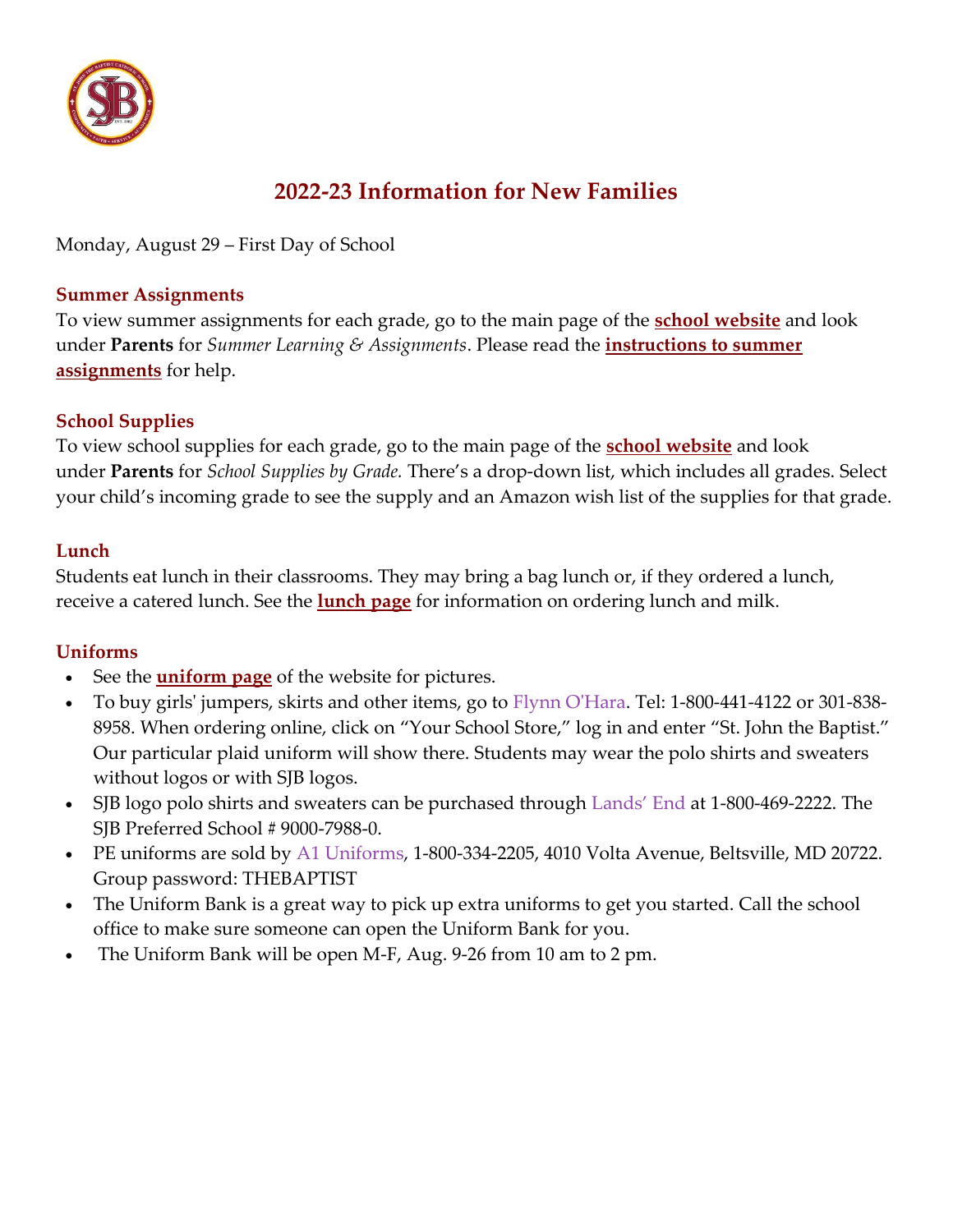

### **Volunteering at SJB**

Parents are encouraged to volunteer at SJB, and the Home School Association provides opportunities. To volunteer in 2022-23, complete the online **[volunteer interest form](https://forms.gle/iQW6cN3AK9vwhAhY7)**. For more information, including requirements for child-protection certification, see the SJB **[Volunteer](https://www.sjbsilverspring.org/%7BCCM:BASE_URL%7D/parents/volunteers/)** page and **[HSA](https://www.sjbsilverspring.org/files/7416/5469/1138/HSA_Vacancies_Flyer_2022.pdf)  [volunteer flyer](https://www.sjbsilverspring.org/files/7416/5469/1138/HSA_Vacancies_Flyer_2022.pdf)**.

### **Health and Immunization Forms**

Forms are required for all new students. Updates are required for Kindergarten and 7<sup>th</sup> grade students.

Please upload the **[immunization form](https://drive.google.com/drive/u/0/folders/0B3PQ5-lUSgKNYzE2YTM2OGEtYWI2Mi00YWQyLWEyOTctN2VmMWI2OTc3OGMz?ddrp=1&hl=en_US)** on TADS or send it to the school office before the first day of school.

### **Communication**

The Parent-Student Handbook contains information about the SJB mission, policies, uniform and behavior codes. The school asks that parents review **[the handbook](https://www.sjbsilverspring.org/%7BCCM:BASE_URL%7D/files/4116/4865/1986/SJB_Parent_Student_Handbook_2022-23.pdf)** with their children. The **[Gold Folder](https://www.sjbsilverspring.org/parents/gold-folder/)** on the website has information about SJB events and activities. The **[Principal's](https://www.sjbsilverspring.org/parents/notes/)  [Note](https://www.sjbsilverspring.org/parents/notes/)** includes school news from the principal.

## **SJB Media**

[School Website](http://sjbsilverspring.org/)

[SJB Instagram](https://www.instagram.com/sjbsilverspring/?hl=en)

[SJB Facebook](https://www.facebook.com/SJBSilverSpring/)

[SJB YouTube](https://www.youtube.com/user/sjbsilverspring)

# **Back to School Dates**

#### **Wednesday, August 24**

5 pm - Preschool Open House 6 pm - Middle School Orientation, Room 5, for Parents of 5th & New 6th, 7th, and 8th Graders 7 pm -- New Parent Orientation in Library 10 to 3 - School Store Open

#### **Thursday, August 25**

11 am - Kindergarten Open House 10 to 3 - School Store Open

**Friday, August 26** 10 to 3 - School Store Open

#### **Monday, August 29**

First Day of School K-8 - 8 am to 3 pm Preschool - 8 am to Noon After Care - 3 to 6 pm **Tuesday, August 30** K-8 -- 8 am to 3 pm Preschool -- 8 am to noon After Care -- 3 to 6 pm Wednesday, August 31 K-8 - 8 am to 3 pm Preschool - 8 am to noon After Care - 3 to 6 pm **Thursday, September 1** K-8 - 8 am to 3 pm Preschool - 8 am to noon After Care - 3 to 6 pm Back to School Reception - 6:30 to 7:00 pm in Church Courtyard Back to School Prayer Service - 7:00 to 7:30 pm in Church Back to School Classroom Presentations - 7:30 to 9 pm in school

**Friday, September 2** All Grades -- Noon Dismissal After Care – 12 noon to 4 pm

*For latest info, see the [SJB online calendar](https://calendar.google.com/calendar/embed?src=sjbsilverspring%40gmail.com&ctz=America%2FNew_York).*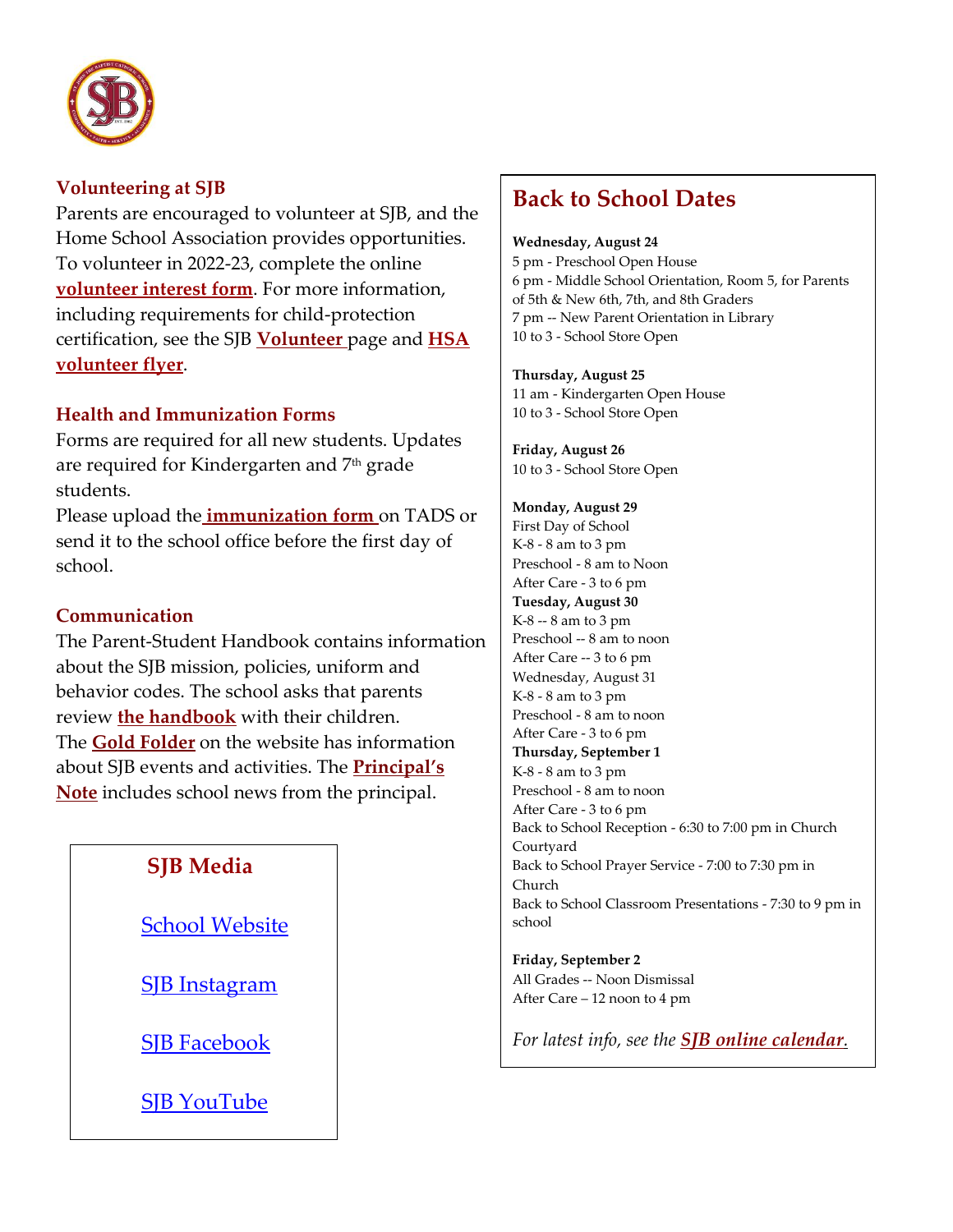

# **SJB After-Care**

| <b>PLAN</b> | <b>DAYS</b><br><b>PER</b><br><b>WEEK</b> | <b>MONTHLY</b><br><b>INDIVIDUAL</b> | <b>MONTHLY</b><br><b>SIBLING</b> |
|-------------|------------------------------------------|-------------------------------------|----------------------------------|
| $\mathbf v$ | 5                                        | \$378                               | \$283                            |
| IV          | 4                                        | \$345                               | \$258                            |
| III         | 3                                        | \$324                               | \$243                            |

*Early-Bird Plan: Five days per week with daily pickup before 4:30 pm. Cost is \$280 monthly for 1st child, \$250 monthly for each sibling.*

## **Base Tuition Rate**

\$10,000 K-8 \$10,250 Preschool

## **Multiple Enrolled Children**

Number of Children Discount Per Child Two Children \$600 each Three Children \$1,000 each Four Children \$1,600 each

## Preschool Fees

\$20 Morning Snack for Preschool \$35 Milk Fee \$35 Technology Fee *Applying is Free*

## **Fees**

- \$150 Book-Technology Fee (per student)
- \$175 Activity Fee (per family)

\$8,900 K-8

\$9,150 Preschool

- \$75 Capital Fund
- \$250 8th Grade Graduation Fee (per student)
- \$112 7th Grade Field Trip Fee (per student)
- \$165 6th Grade Outdoor Education Fee (per student)
- \$12 Directory Fee (per family)
- \$200 Annual Registration Fee

*Applying is Free*

**Morning Care..** 7 to 8 am ... \$10 Daily... Billed Monthly.. In Room Across From Office

# **Participating Archdiocesan Parishioners**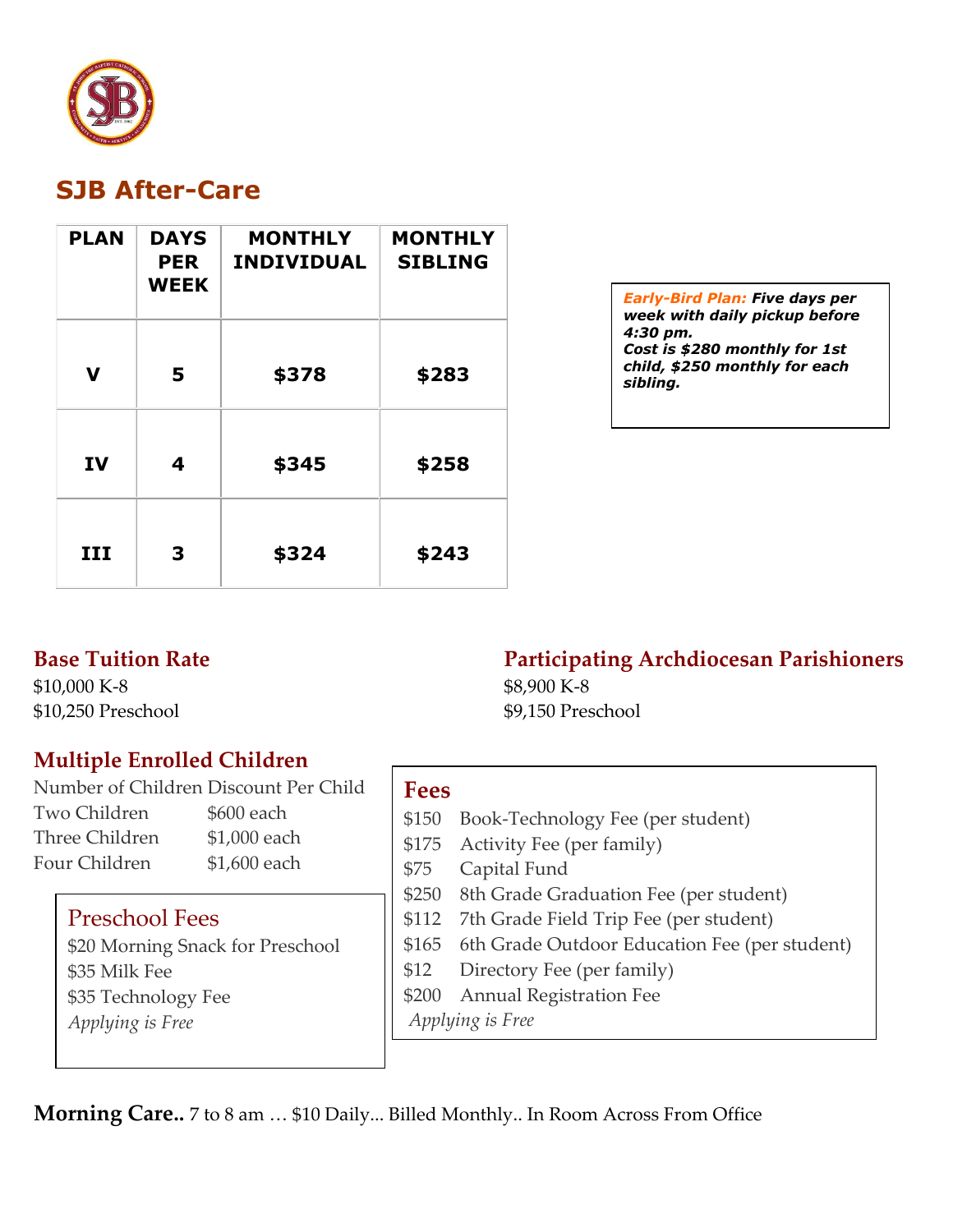

## **Morning Drop-Off Routine**



- Until 7:45 am, cars must wait along the drop-off line.  $\bullet$
- At 7:45 am, on staff signal, students come to classroom doors.  $\bullet$
- From 7:45 to 7:55 am, students line up outside their classes.  $\bullet$
- At 7:55 am, teachers let in students.  $\bullet$
- At 8:00 am Start of School Bell ۰